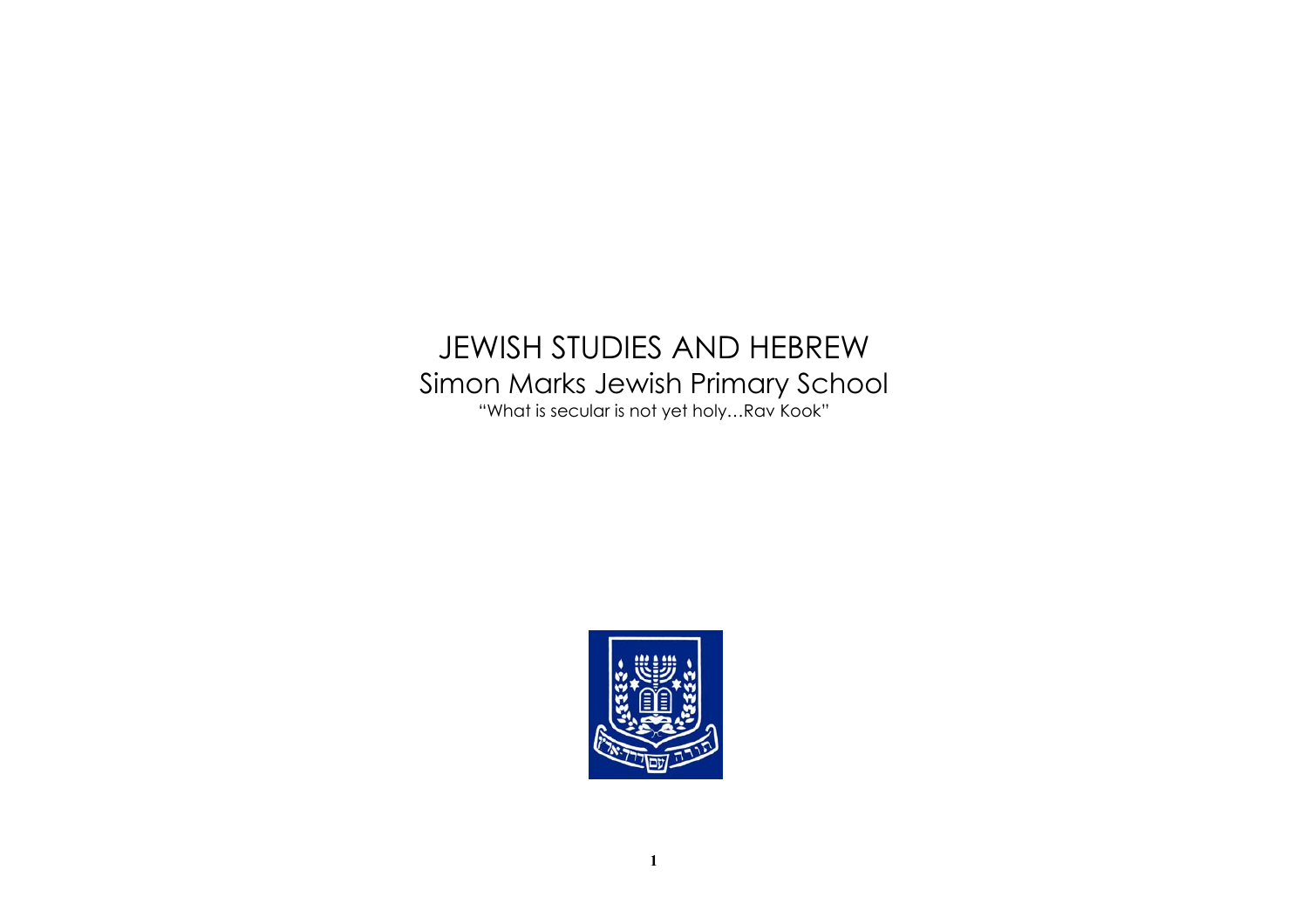#### **FOREWORD**

I can just remember my Cheder days. 6½ hours of after school and Sunday morning drudgery, and until my adult years this was the only formal Jewish education I received. However I was blessed by having a warm and vibrant Jewish home whereby the very essence of Judaism was woven into our day-to-day life. It wasn't an orthodox home, but it was observant. My earliest memories surround Shabbat and the chagim, the smell of feathers being burned off in Samuel's, the only Kosher butcher for miles around, the soft sweet golden challot, and frequent trips to the East End of London to luxuriate in eating meat out at Bloom's! I also remember sitting next to my Dad in Shul, on a Friday night, a memory that I now cherish and try to share that most wonderful of moments with my own son.

More than anything else I know the joy of Judaism and the necessity of a spiritual dimension to one's life, but more importantly the absolute requirement to allow children to be inspired in and by their learning. To learn from, and contribute to, the wonderful and continuing story of Judaism.

In order for all Simon Marks youngsters to become confident and competent in their Jewish Studies then it is absolutely essential that children encounter both Jewish Studies and Hebrew on a daily basis. For our youngest children such daily contact will reinforce the centrality of Jewish Studies to their own lives, the school and eventually into the community. As with other core curriculum subjects, daily interaction with basic skills reduces the need for reiteration of previously encountered work, provides stability and progression, and guarantees continuity. It will enable children to encounter Jewish Studies as an integral part of their school experience, and rid the perception that Jewish Studies and Hebrew can be considered differently from other core areas. This will deliver a future assured for Simon Marks as a Jewish school, where each and every pupil, parent and teacher can feel part of a tradition that has inclusivity as a keynote of its continuing story.

However for this to be translated into success then there will have to be a deliberate blurring of both the formal and non-formal elements of Jewish education whereby Jewish Family and adult education is also part and parcel of the Simon Marks process, where education becomes life-long and enriching.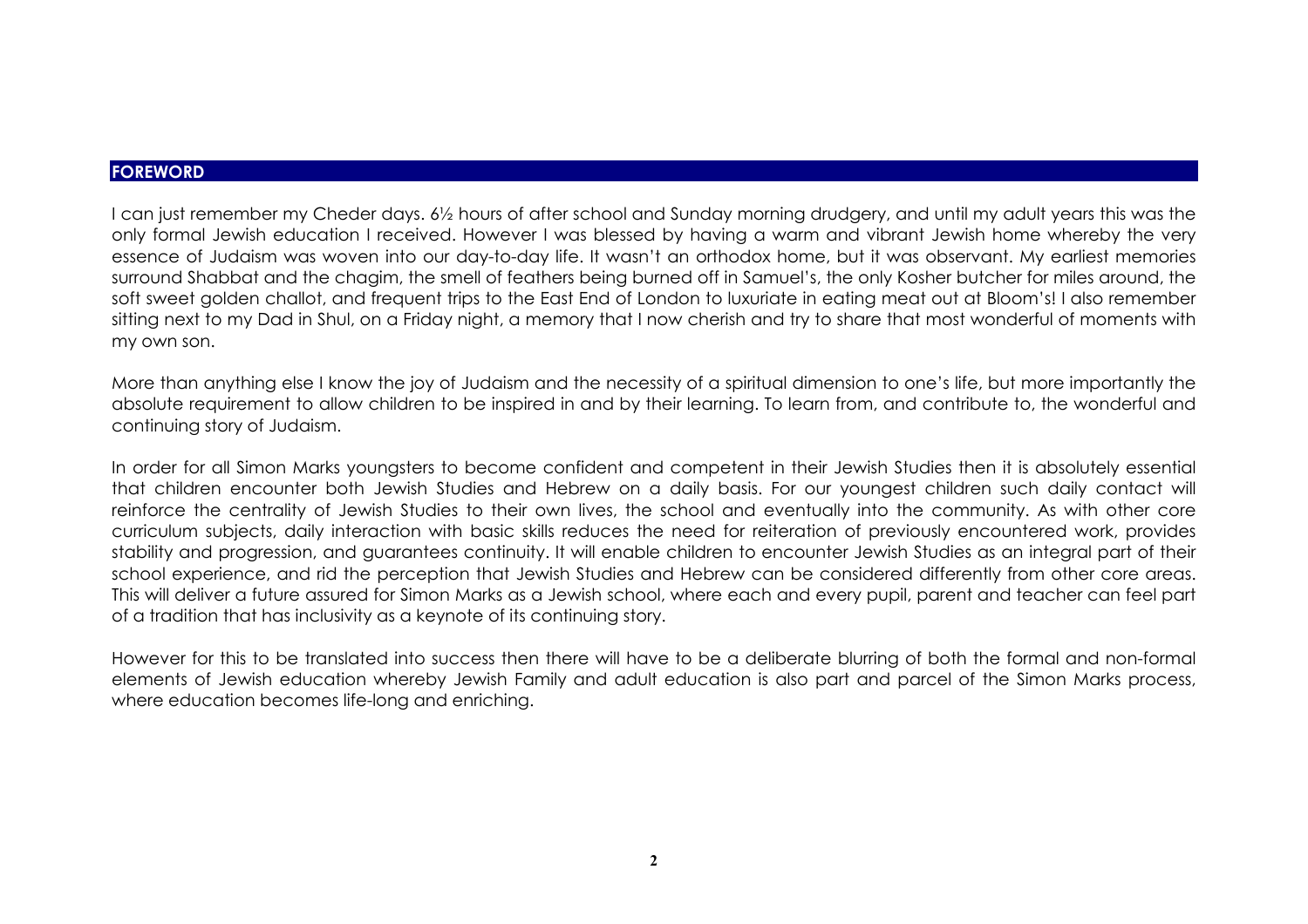We, and the community, need children who are inspired by interacting with the amazing story of Judaism, who are taught to be curious, who recognise those moments that are spiritually fulfilling and who can become functioning and responsible adults mindful of their responsibility to Jewish continuity.

*Laurie Rosenberg Sivan 5763/June 2003* 

# **JEWISH STUDIES CURRICULUM 2003 -5763**

# **1. AIMS AND PURPOSES**

## **To enable our young people:**

- **to grow up with a pride in their heritage, both as citizens of the United Kingdom and the Diaspora;**
- **to recognise and appreciate the critical role and importance of Israel;**
- **to articulate that pride through confidence and competence in their ability to read, write, understand and learn from a range of Jewish texts;**
- **to learn from, and apply to their own lives, a range of Jewish values that underpin and emanate from those texts;**
- **to apply that knowledge to a fuller understanding of the cycle of the Jewish year;**
- **to understand those special moments that punctuate a Jewish life and the contribution of parents, friends and family on those special life experiences;**
- **to recognise the role God has to play in people's lives;**
- **to be able to use prayer and contemplation as a means of enhancing spiritual growth and spirituality;**
- **to realise their responsibility and contribution to future Anglo-Jewish continuity.**

# **2. ATTAINMENT TARGETS**

The curriculum will be delivered through attainment targets that will determine the type of learning and teaching that takes place in the classroom, *however imagination, creativity and curiosity will be embedded throughout the curriculum and underpin all that is taught and learned.* 

- **AT1: LEARNING ABOUT JUDAISM**
- **AT2: LEARNING FROM JUDAISM**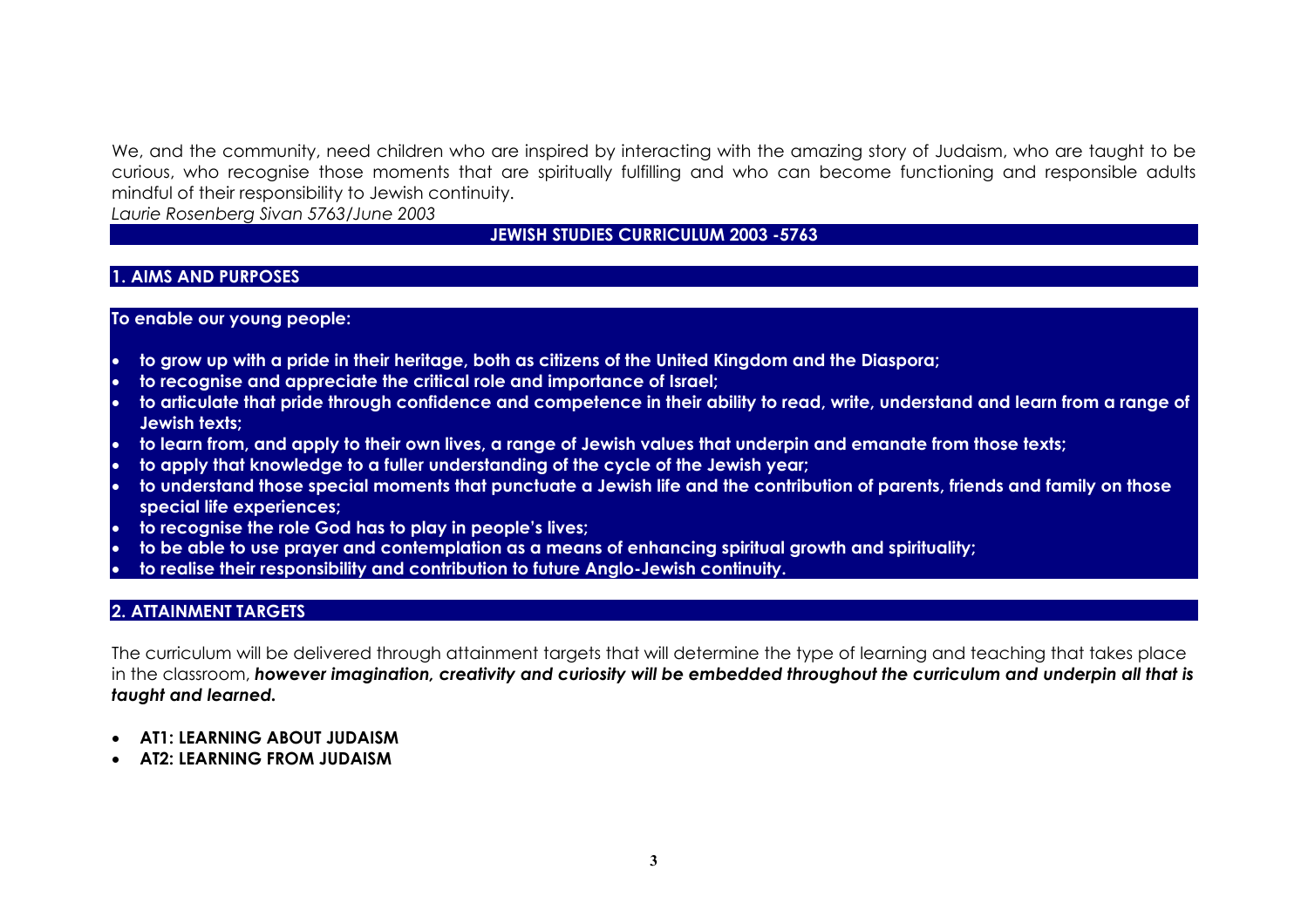# • **AT3: THE EXPERIENCE OF JUDAISM**

- **AT1**: Learning *about* Judaism relates to the cognitive and skills based aspects of the curriculum. It involves the key skills of reading, writing, speaking, listening and processing information. The increasing use of these key skills by pupils independently, and interdependently, are a key element of the learning programme at Simon Marks.
- **AT2**: Learning *from* Judaism involves the more affective, creative and experiential domain, where pupils will be given opportunities to apply their skills, knowledge and understanding of Jewish concepts. This part of the curriculum is, by its nature, values based and takes into account the spiritual, moral, social and cultural development of the child, the school and the community. AT2 is particularly important if the Jewish children are to be able to become fully functional Jewish adults, and play a vital part in Anglo Jewry's continuity, and contribute to the story of Judaism. For non Jewish children, Jewish values impact on their own faith background, and by learning from Judaism they can grow in confidence in being able to approach their own burgeoning spiritual development.
- **AT3**: The experience of Judaism relates to those areas of the curriculum that contribute to the young people's day to day involvement in and with Jewish practice.

# **3. LEVELS OF ACHIEVEMENT**

The levels of achievement are provided as a guide to the type of learning that ought to pre-dominate in each phase of the child's journey through Simon Marks. The 8 levels relate to the National Curriculum.

End of Phase Statements (EOPS) are described for each strand and at every level, these ensure continuity and progression across and through the curriculum and they also provide a means of assessing individual and class progress through a curriculum audit. Children are not to be locked into any stage or phase – growth is dynamic and organic, differentiation may well take a child or children throughout the levels.

| <b>FOUNDATION</b> | KS1 | KS <sub>2</sub> | <b>KS2 EXTENSION</b> | <b>KS3/4</b> | KS5 | <b>Continuing education</b> |
|-------------------|-----|-----------------|----------------------|--------------|-----|-----------------------------|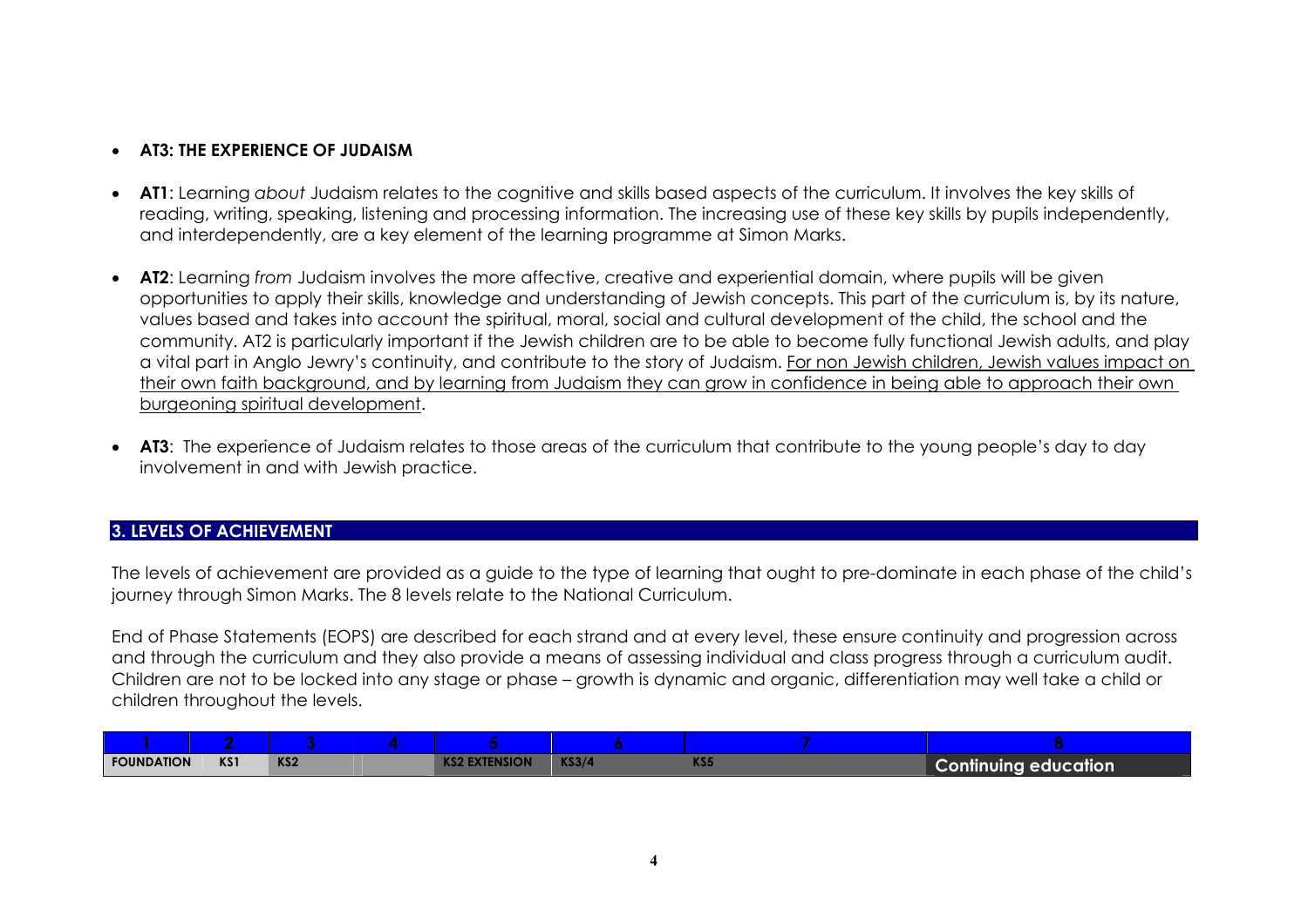# **4. STRANDS**

The strands, by no means engraved in stone, can make up the basis of the curriculum from which more detailed planning, using the ATs, can be developed.

As the curriculum is activated then Units of Work to support the curriculum will be developed, evaluated and archived.

Each of the strands has been worked through to enable progression up *through* the levels of attainment and continuity *across* the curriculum. By describing WHAT is expected by the end of each level then not only can a basic core be identified, but also specific outcomes for each strand described.

If these strands and levels of achievement are developed appropriately then it will be possible to avoid the duplication of work each year (e.g. chagim) and furthermore enable work on developing individual targets.

**1. IVRIT - through 4 ATs: SPEAKING, LISTENING, READING AND WRITING 2. TORAH and TEXT 3. TEFILLAH and DINIM 4. JEWISH THOUGHT AND PHILOSOPHY 5. THE JEWISH YEAR: CHAGIM AND SHABBAT 6. HISTORY AND CULTURE: ISRAEL AND DIASPORA 7. COMMUNITY DEVELOPMENT AND LEADERSHIP 8. LIFE STAGES**

The curriculum builds on existing good practice and will make good use of expertise, experience and resources that are *currently* available within Simon Marks. External funding will be sought in order to ensure that we are in receipt of the very best material that is available, and more importantly "time-out" for professional team development and academic support.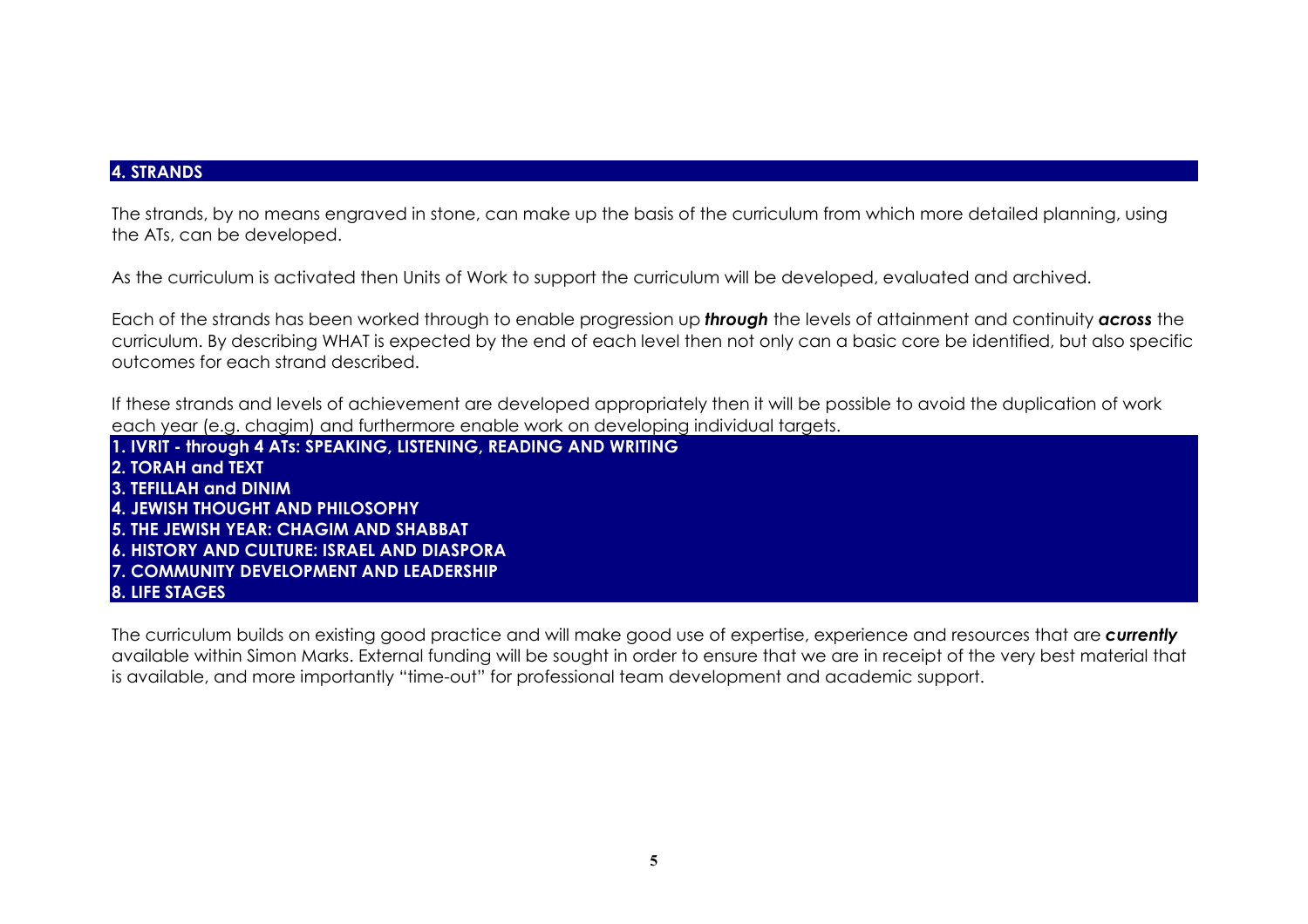### 5. **ASSESSMENT AND EVALUATION**

Assessment is both formative and summative. To enable the department to become confident with expected levels of achievement then there must be a clear exemplification of standards as part of the on-going process. The maintenance of pupil portfolios, for high, average and low attainers will aid this process, and allow for internal moderation and consistency of approach. In addition the use of EOPS will provide **individual pupil profiles** in the form of a record of achievement. The RoA could also be used to record a child's life stories and will grow with them throughout life.

#### 6. **INCLUSIVITY**

All children must be able to, and encouraged to access Jewish Studies and Hebrew, and for those children on Schools Action and Action +, or Statemented – then the IEP must be include strategies to enable access. The SENCO will advise on all issues relating to inclusivity.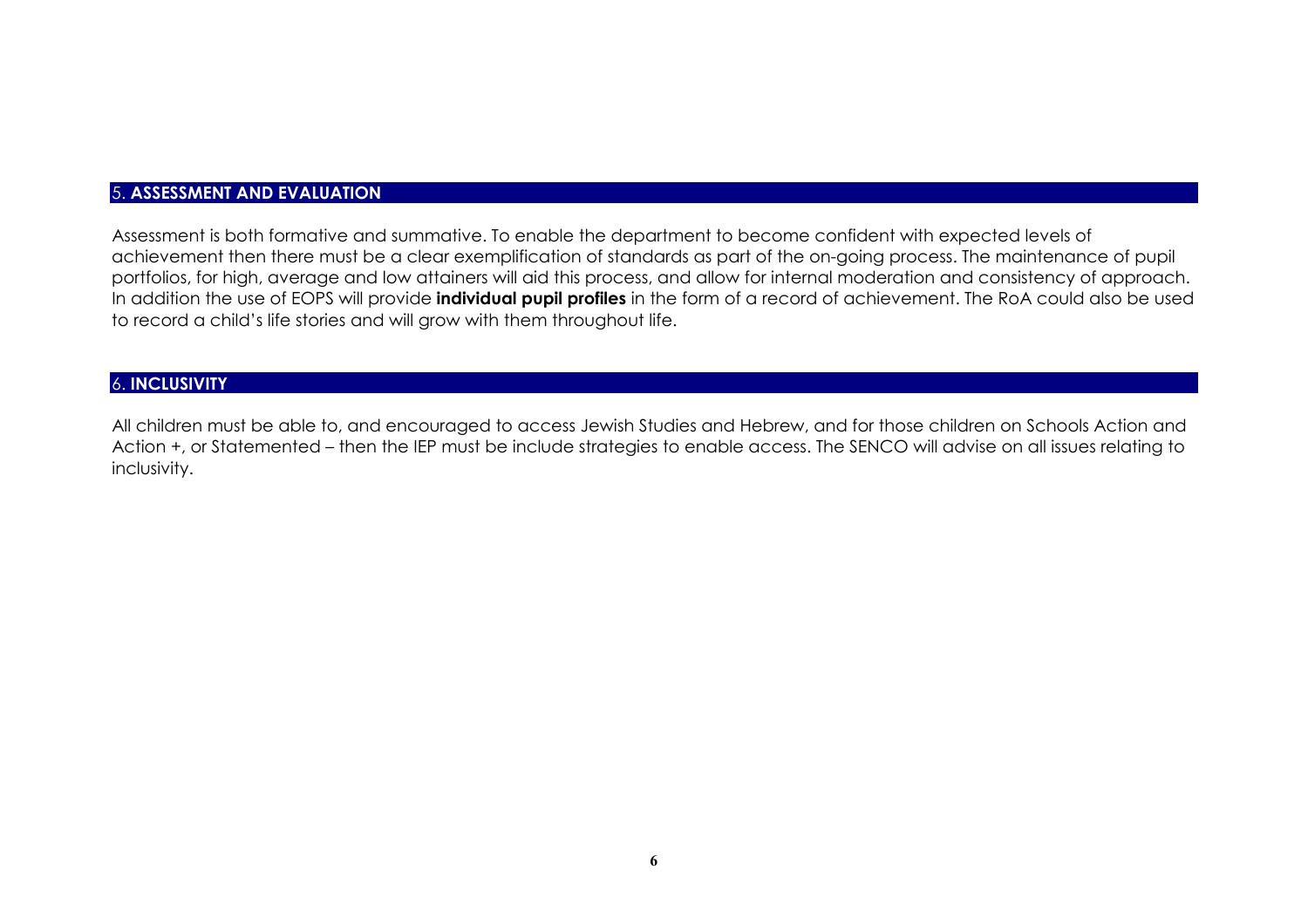| <b>TORAH AND</b><br><b>TEXT</b>                                                                                                                                                | <b>TEFILLAH AND</b><br><b>DINIM</b>                                                                                                                                                      | <b>JEWISH</b><br><b>THOUGHT &amp;</b><br><b>PHILOSOPHY</b>                       | <b>THE JEWISH</b><br><b>YEAR</b><br><b>CHAGIM &amp;</b>                                                                                                                                                                                                                   | <b>HISTORY AND</b><br><b>CULTURE: ISRAEL AND</b><br><b>THE DIASPORA</b>                                                                                  | <b>COMMUNITY DEVELOPMENT</b><br><b>AND LEADERSHIP</b>                                                                                                                                                                       | LIFE STAGES                                                                                                                                                                                                                                                                    |
|--------------------------------------------------------------------------------------------------------------------------------------------------------------------------------|------------------------------------------------------------------------------------------------------------------------------------------------------------------------------------------|----------------------------------------------------------------------------------|---------------------------------------------------------------------------------------------------------------------------------------------------------------------------------------------------------------------------------------------------------------------------|----------------------------------------------------------------------------------------------------------------------------------------------------------|-----------------------------------------------------------------------------------------------------------------------------------------------------------------------------------------------------------------------------|--------------------------------------------------------------------------------------------------------------------------------------------------------------------------------------------------------------------------------------------------------------------------------|
| To<br>understand<br>that the<br>Torah is a<br>special book<br>and is written<br>in the form of<br>a scroll.                                                                    | To understand<br>that prayer is<br>something<br>special and<br>marks the<br>beginning and<br>end of the<br>day. To<br>understand<br>that God is<br>good, and<br>cares for all<br>people. | To understand<br>that Tefillah is a<br>special time for<br>our own<br>thoughts.  | <b>SHABBAT</b><br>To<br>understand<br>that Shabbat<br>is a special<br>day of the<br>week. To<br>encounter<br>the major<br>festivals as<br>they appear<br>on the<br>calendar. To<br>be read<br>some stories<br>that relate to<br>the Jewish<br>year                        | To understand that<br>Jewish people have<br>been around for a<br>very long time. To<br>learn that Israel is a<br>special place for the<br>Jewish people. | To learn that we live in a<br>community made up of<br>many different people. To<br>know that the Rabbi is a<br>special person in the Jewish<br>community                                                                    | To understand<br>that there are<br>special times in a<br>person's life: birth<br>and birthdays                                                                                                                                                                                 |
| To read, and<br>be told some<br>of the stories<br>that occur in<br>the Torah. To<br>understand<br>that the<br>Torah is<br>written in<br>Hebrew and<br>is made up<br>of 5 books | To feel and<br>experience a<br>siddur. To be<br>able to recite<br>the shema. To<br>be given their<br>own siddur. To<br>be able to sing<br>some of the<br>familiar tefillot               | To be read<br>some stories<br>that engage<br>with some<br>basic Jewish<br>values | To learn that<br>Shabbat is<br>marked by<br>special food,<br>drink and<br>artefacts. To<br>learn some of<br>the songs<br>that are<br>associated<br>with the<br>chagim and<br>Shabbat. To<br>understand<br>that Shabbat<br>and the<br>chagim have<br>their own<br>symbols. | To be told stories that<br>tell of great people in<br>Israel's past. To<br>understand that there<br>are Jewish people all<br>over the world.             | To understand that there<br>have been Jewish people in<br>Hackney for a long time. To<br>learn that there are other<br>people that help the Rabbi<br>and that the school is home<br>to other children who are<br>not Jewish | To realise that<br>when a baby is<br>born that there is<br>a special party<br>and boys and girls<br>are named in<br>Shul. To learn that<br>a Jewish home<br>has special key<br>attributes such as<br>a mezuzah and<br>that a family is an<br>important unit in<br>Jewish life. |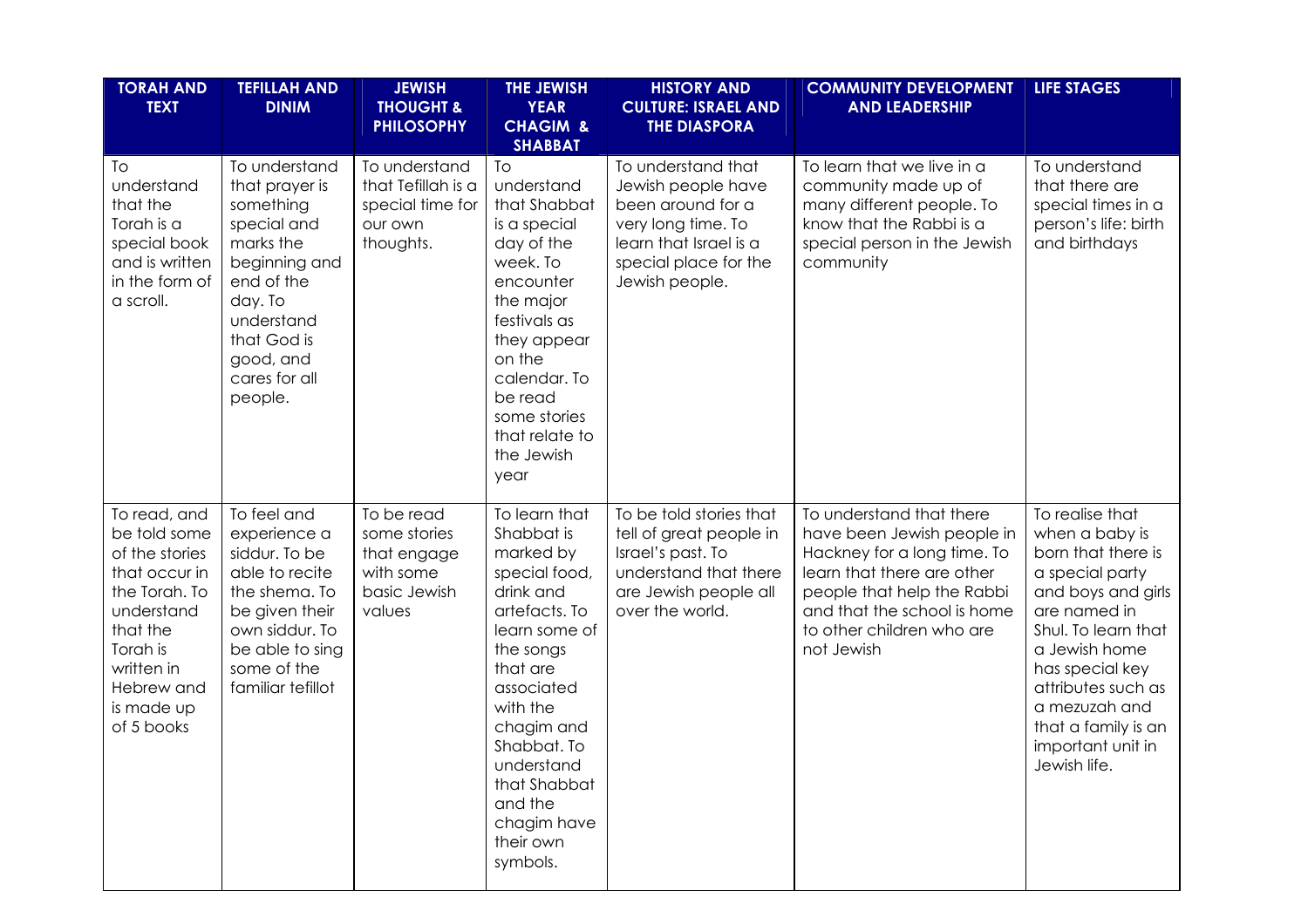#### **ENDOF PHASE STATEMENTS: FOUNDATION AND KS 1**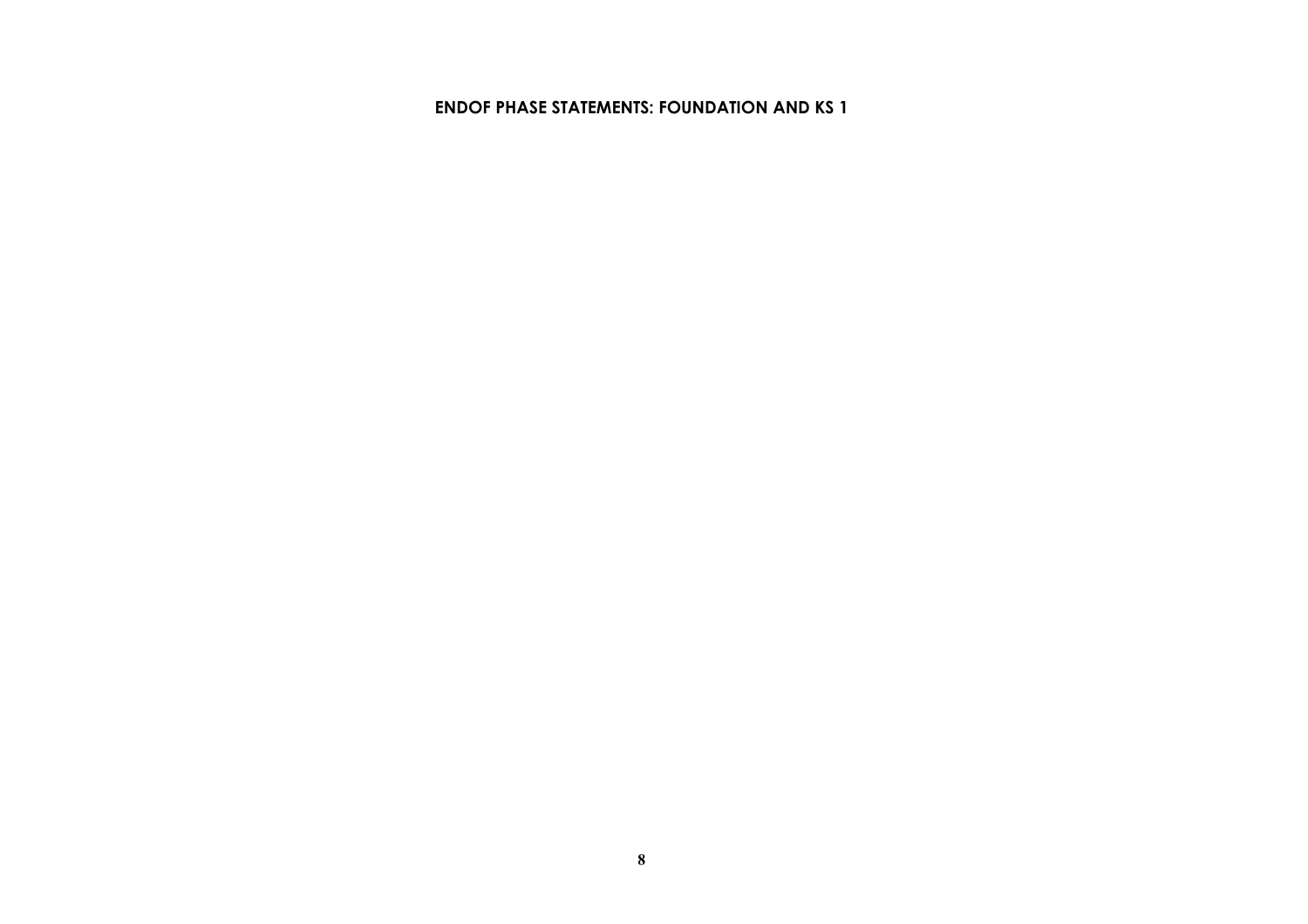| <b>TORAH AND TEXT</b>                                                                                                                                                                        | <b>TEFILLAH AND DINIM</b>                                                                                                                                                                                                                                                                                                                        | <b>JEWISH THOUGHT</b><br><b>AND PHILOSOPHY</b>                                                                                                                                                                                    | THE JEWISH YEAR<br><b>CHAGIM AND</b><br><b>SHABBAT</b>                                                                                                                                                                                                                       | <b>HISTORY AND</b><br><b>CULTURE: ISRAEL</b><br><b>AND THE DIASPORA</b>                                                                                                                                                                                                                                                                     | <b>COMMUNITY</b><br><b>DEVELOPMENT AND</b><br><b>LEADERSHIP</b>                                                                                                                                                                          | <b>LIFE STAGES</b>                                                                                                                                                                                                     |
|----------------------------------------------------------------------------------------------------------------------------------------------------------------------------------------------|--------------------------------------------------------------------------------------------------------------------------------------------------------------------------------------------------------------------------------------------------------------------------------------------------------------------------------------------------|-----------------------------------------------------------------------------------------------------------------------------------------------------------------------------------------------------------------------------------|------------------------------------------------------------------------------------------------------------------------------------------------------------------------------------------------------------------------------------------------------------------------------|---------------------------------------------------------------------------------------------------------------------------------------------------------------------------------------------------------------------------------------------------------------------------------------------------------------------------------------------|------------------------------------------------------------------------------------------------------------------------------------------------------------------------------------------------------------------------------------------|------------------------------------------------------------------------------------------------------------------------------------------------------------------------------------------------------------------------|
| To learn and<br>understand that the<br>Torah is part of the<br>Tenach. To be able<br>to navigate the<br>chumash. To learn<br>the distinction<br>between the Torah<br>and the rest of<br>Nach | To understand that<br>tefillot are said 3<br>times a day. To<br>learn that Dinim<br>help to provide a<br>framework for<br>Judaism. To learn<br>that b'rachot are<br>used before and<br>after various<br>occasions.                                                                                                                               | To be able to read<br>some of the stories<br>and illustrate them<br>with examples from<br>their own lives. To<br>begin to<br>understand that the<br>role models shown<br>in Torah and Nach<br>still have a<br>relevance today     | To learn and<br>understand the<br>Jewish calendar. To<br>be able to<br>understand that<br>Shabbat and the<br>chagim have<br>special tefillot with<br>their own tunes. To<br>learn the various<br>b'rachot<br>associated with<br>Shabbat. To be<br>introduced to<br>bensching | To understand that<br>Israel has some very<br>famous places that<br>are important to<br>everyone. To be<br>shown pictures and<br>videos of Israel. To<br>understand the<br>importance of<br>Jerusalem. To<br>create a time line<br>and use it to<br>understand the<br>various events that<br>have punctuated<br>Jewish history              | To understand that<br>leadership is a very<br>important Jewish<br>and universal value.<br>To learn that Jewish<br>leadership is as<br>important today as<br>it was in Moses'<br>time. To realise that<br>the community<br>needs leaders. | To understand that<br>boys and girls have<br>a bar/bat mitzvah<br>and that marriage<br>is very important. To<br>learn that when<br>someone dies that<br>the community will<br>meet together and<br>support the family. |
| To understand the<br>Torah was given to<br>Moses. To learn<br>from the role<br>models presented<br>by the various key<br>people in Torah. To<br>be introduced to<br>Rashi, Rambam etc        | To be able to<br>Daven<br>appropriately in<br>Shul and during<br>tefillot. To learn and<br>understand the<br>structure of the<br>siddur. To<br>understand that the<br>Dinim were given to<br>Moses and are in<br>the form of mitzvot.<br>To be introduced to<br>Kashrut as an<br>example of a set of<br>Dinim that impact<br>on our daily lives. | To be able to<br>engage with some<br>simple<br>commentary, Rashi,<br>Arye Caplin. To be<br>able to work<br>through some basic<br>issues that impact<br>on their lives from a<br>Jewish perspective.<br>Introduction to<br>PaRDes. | To understand that<br>Shabbat has 3<br>meals and to be<br>introduced to some<br>of the basic<br>melachot of<br>Shabbat. To learn<br>the distinction<br>between the<br>chagim and<br>Shabbat. To<br>encounter<br>Havdalah and be<br>familiar with the<br>special tunes.       | To continue to add<br>to the time line (on-<br>going). To<br>understand that the<br>Diaspora was<br>created through<br>the destruction of<br>the Temple. To learn<br>that the Sephardim<br>and Ashkenazim<br>have their own<br>distribution and<br>traditions, To<br>encounter the living<br>history of key<br>members of the<br>community. | To create a time-<br>line of Hackney and<br>London's Jewish<br>history. To engage<br>with some of the<br>stories about local<br>Jewish heroes. To<br>understand that<br>there are many<br>Shuls in Hackney.                              | To understand that<br>Bar/Bat mitzvah<br>implies responsibly<br>for actions and that<br>the mitzvot have a<br>special place in<br>that responsibility                                                                  |

## **END OF PHASE STATEMENTS: KS 2**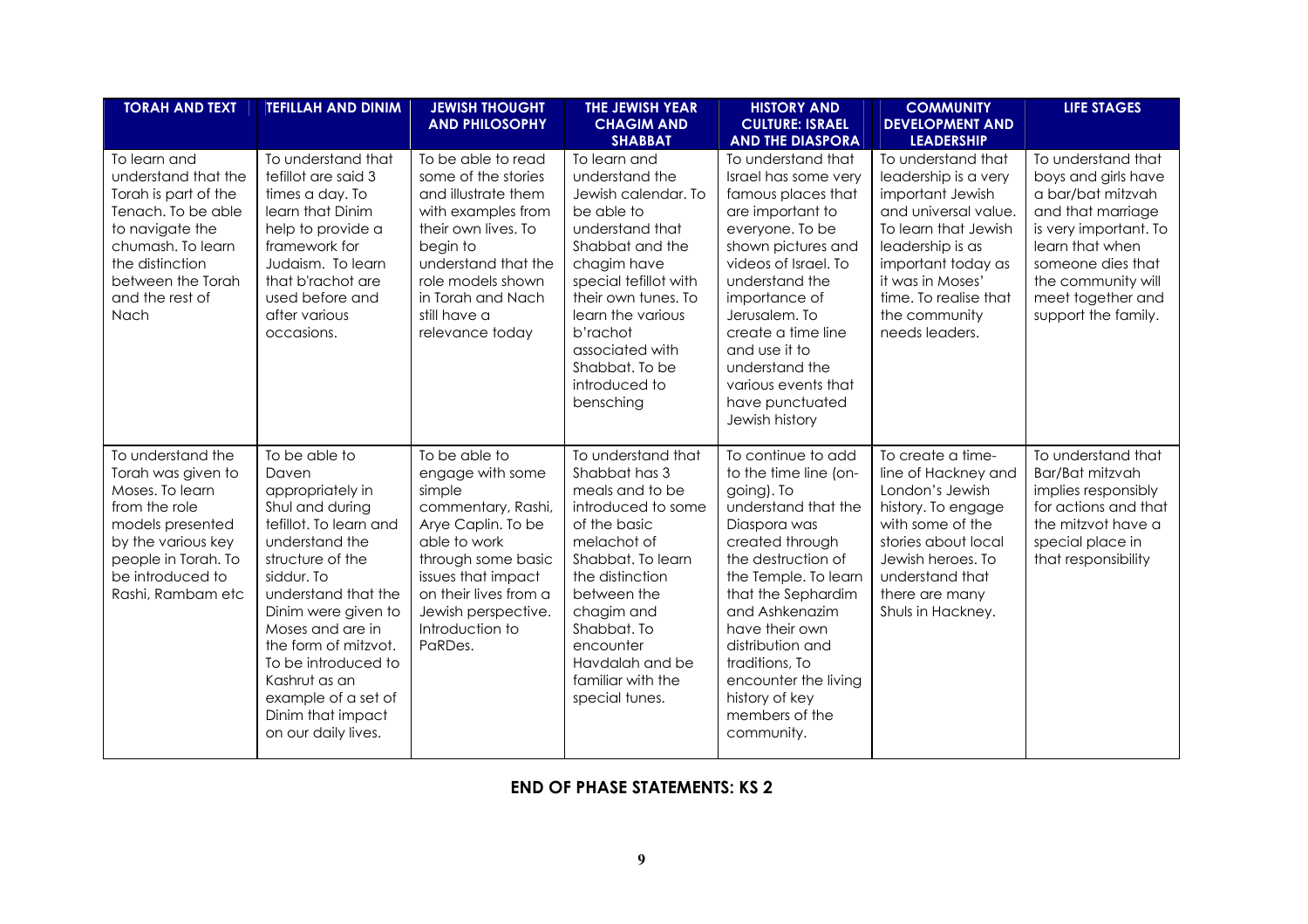| <b>TORAH AND TEXT</b>                                                                                                                                                                                | <b>TEFILLAH AND DINIM</b>                                                                                                                                                                                                                                                                                                               | <b>JEWISH THOUGHT AND</b><br><b>PHILOSOPHY</b>                                                                                                                                                                                                                                                                                                                  | THE JEWISH YEAR<br><b>CHAGIM AND</b><br><b>SHABBAT</b>                                                                                                                                                                                                                                                                                                          | <b>HISTORY AND</b><br><b>CULTURE: ISRAEL</b><br><b>AND THE DIASPORA</b>                                                                                                                                                                                                                    | <b>COMMUNITY DEVELOPMENT</b><br><b>AND LEADERSHIP</b>                                                                                                                                                                                                                                                                                                                                                                | <b>LIFE STAGES</b>                                                                                                                                                                                                                                                                                                                                                |
|------------------------------------------------------------------------------------------------------------------------------------------------------------------------------------------------------|-----------------------------------------------------------------------------------------------------------------------------------------------------------------------------------------------------------------------------------------------------------------------------------------------------------------------------------------|-----------------------------------------------------------------------------------------------------------------------------------------------------------------------------------------------------------------------------------------------------------------------------------------------------------------------------------------------------------------|-----------------------------------------------------------------------------------------------------------------------------------------------------------------------------------------------------------------------------------------------------------------------------------------------------------------------------------------------------------------|--------------------------------------------------------------------------------------------------------------------------------------------------------------------------------------------------------------------------------------------------------------------------------------------|----------------------------------------------------------------------------------------------------------------------------------------------------------------------------------------------------------------------------------------------------------------------------------------------------------------------------------------------------------------------------------------------------------------------|-------------------------------------------------------------------------------------------------------------------------------------------------------------------------------------------------------------------------------------------------------------------------------------------------------------------------------------------------------------------|
| To understand how the Torah<br>determines the rhythm of the<br>Jewish year through the sedrot.<br>To engage with study of the<br>megillot, tehillim etc                                              | To be able to<br>navigate the siddur<br>and to be introduced<br>to the machzor used<br>on chagim. To<br>understand the rhythm<br>of the Jewish year as<br>experienced in the<br>tefillot: hallel, selichot<br>etc                                                                                                                       | To be familiar with the<br>various commentaries<br>on the weekly Parshaot.<br>To be able to add their<br>own commentary,<br>through art and<br>movement, through an<br>understanding of<br>PaRDes.                                                                                                                                                              | To learn how the<br>Torah readings give<br>Shabbat the chagim<br>a special flavour,<br>that there are<br>special Shabbatot<br>during the year. To<br>be able to know the<br>various artefacts<br>that accompany<br>each of the major<br>and minor chagim:<br>etrog/lulav, succah,<br>seder dish, dreidle<br>etc. To be able to<br>construct miniature<br>models | To learn that<br>racism and<br>genocide have a<br>common root. To<br>be introduced to<br>the concept of<br>Zachor and the<br>value of loving<br>one's neighbours.<br>To be able to read<br>and have read<br>some of the Diary<br>of Anne Frank as a<br>first introduction to<br>the Shoah. | To understand the nature and<br>abhorrence of racism, and<br>learn from those important<br>messages in Judaism that can<br>impact on good community<br>relations. To link with local non-<br>Jewish schools.                                                                                                                                                                                                         | To learn about the<br>Jewish wedding<br>ceremony and<br>construct a chupah.<br>To engage with how<br>the media has<br>represented Jewish<br>family life: Fiddler, Jazz<br>Singer etc                                                                                                                                                                              |
| To understand and learn that<br>middot presented in the Torah<br>have relevance today, and are<br>exemplified by the Pirkei Avot. To<br>learn halachic processes, from<br>Torah to Mishnah           | To understand the<br>basic dynamics of the<br>halachic process and<br>to be able to apply<br>these to a range of<br>Dinim: Kashrut,<br>Shabbat, and Yamim<br>Tovim. To produce<br>their own Kashrut<br>guide with recipes that<br>relate to the various<br>landmarks in the<br>Jewish year.                                             | To learn from the<br>teachings of the Pirkei<br>Avot and apply them to<br>a range of<br>contemporary issues. To<br>make a start on<br>philosophical theology<br>through Shabbat. To<br>understand that Jewish<br>thought in the sciences,<br>arts and media has had<br>an impact on thinking in<br>the modern world:<br>Einstein, Chagall,<br>Spielberg         | To understand the<br>universalistic<br>message of Shabbat<br>and the Yamim<br>Narayim. To be able<br>to reflect on how<br>Tefillah is communal<br>and rarely<br>individualistic. To<br>study some of the<br>Yom Kippur prayers<br>in order to be able<br>to apply them to<br>everyday values<br>that could impact<br>on society (Al Chet)                       | The birth and<br>development of<br>modern Israel.<br>From Shoah to<br>Ha'atzmeut and<br>Hazikaron. To know<br>the key leaders<br>and inspiration<br>behind the growth<br>of modern Israel.<br>The impact of the<br>kibbutz movement<br>on art, song and<br>music in modern<br>Israel.      | To understand the basics of<br>community development by<br>studying the various key<br>attributes of community<br>infrastructure, and how these<br>have developed as a direct<br>result of Jewish values being<br>enacted: chevra kadisha,<br>bikkur cholim, helping the<br>aged. The Jewish geography of<br>the United Kingdom.                                                                                     | To embark on a<br>special Bar/Bat<br>Mitzvah programme<br>that involves starting a<br>Sefer HaChayim: book<br>of life. Family history to<br>underpin this work. The<br>programme must<br>interface with Life Skills<br>and Studies in the<br>PSHE programme in<br>the curriculum. To<br>celebrate Bar/Bat<br>Mitzvah as a<br>community wide<br>event if possible. |
| To learn and understand the<br>structure of Talmud and Mishnah,<br>and the importance of midrash.<br>To learn, and be familiar, with a<br>range of texts that have inspired<br>the study of Judaism. | To progress to the Art<br>Scroll siddur and have<br>confidence in reading<br>and understanding<br>the tefillot. To have the<br>confidence and<br>competence to<br>attend and partake in<br>Shul services, leading<br>where appropriate,<br>and to be able to<br>attend Jewish aged<br>homes and learn from<br>and about<br>generations. | To engage with the<br>teachings of Rambam,<br>to compare and<br>contrast this with<br>modern thinkers such as<br>the Ba'al Shem Tov,<br>Kook, Twersky,<br>Goldberg, Sacks and<br>Kaplan. To analyse the<br>contribution of Jewish<br>thought to the<br>development of<br>mankind, and how other<br>faiths and religions have<br>sprung from a Jewish<br>source. | To encounter some<br>of the halachic<br>problems that<br>surround Shabbat<br>and how technology<br>has had an impact<br>on the dynamics of<br>Halacha. To be able<br>to use this<br>knowledge to<br>create Shabbat and<br>chagim sensitive<br>artefacts for the<br>home or for an<br>elderly/physically<br>limited person                                       | Cultural and<br>religious diversity in<br>Israel and how this<br>has shaped<br>current affairs in<br>the Middle East.<br>Jewish continuity in<br>the Diaspora:<br>growth and<br>decline.                                                                                                   | To build an oral history of the<br>community together with video<br>testimonies. To develop a Simon<br>Marks web site that can relate<br>to the growth and<br>development of the<br>community. To understand the<br>various denominational and<br>ethnic groups that make up the<br>current community. To form a<br>young community council that<br>can interface with the key<br>leadership within the<br>community | To understand that<br>death is a passing of<br>the soul, the role of the<br>shivah and shloshim.<br>To learn of the work of<br>the chevra kadisha<br>and to visit the<br>cemeteries. To learn of<br>the mitzvah of bikkur<br>cholim and make<br>frequent visits to local<br>Jewish aged homes<br>and build relationships<br>with the residents                    |